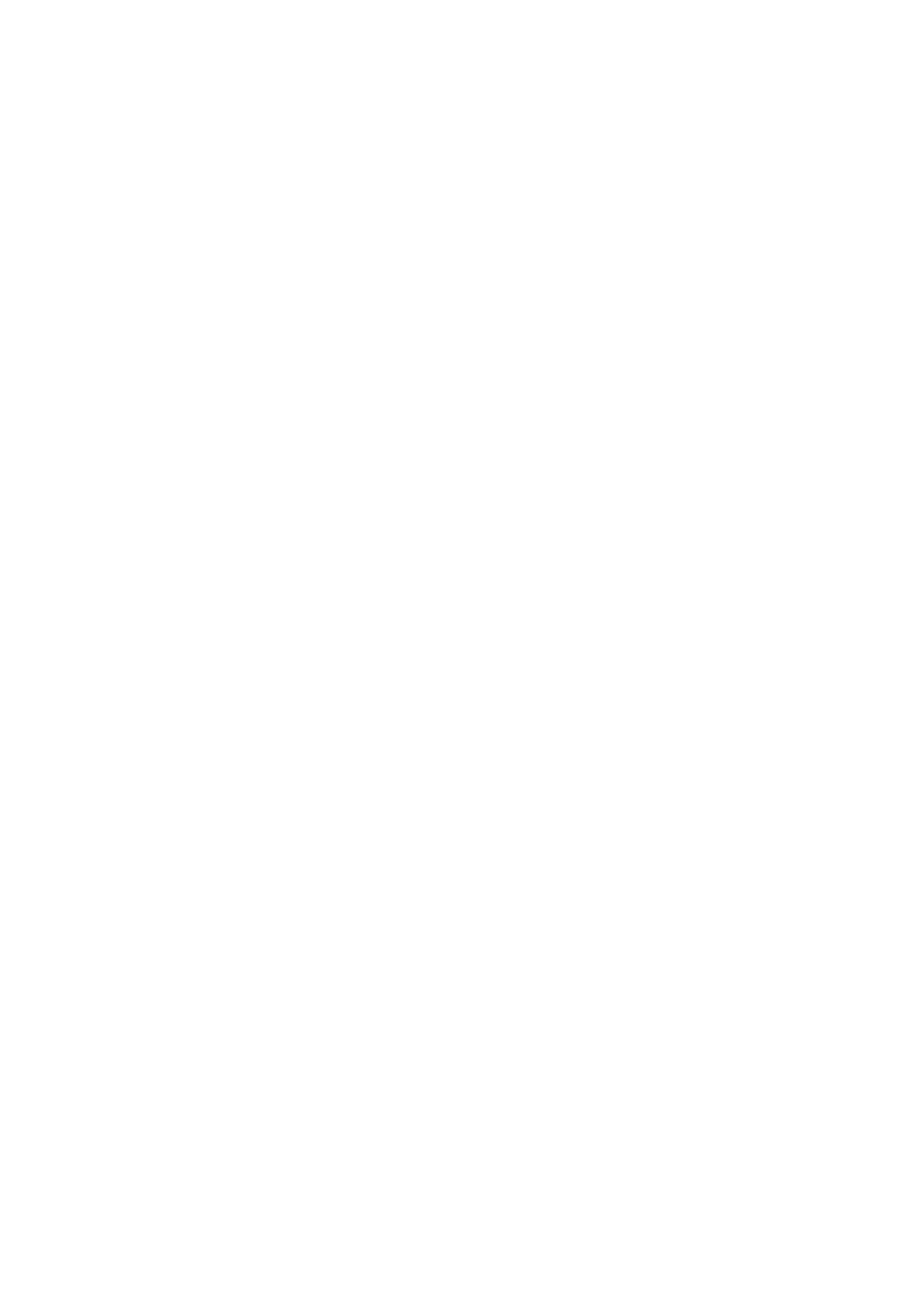## **Małgorzata Chmielarz, Kazimierz Ilski**

# **Church Fathers on Ownership**

Who is the absolute owner of everything? According to Christian thought, which evolved with the Early Byzantine Empire, the answer is clear: God, and right after him his highest representative, the steward of the earthly kingdom – the emperor. The idea expressed so elaborately by St. Augustine in his *City of God* gave the emperor the moral grounds to extend his care over every piece of God's creation. It gave also him a potentially relevant title to the part of the earth that was not yet Christian. Clearly, the stewardship was not restricted only to the geographical borders of the empire and it had both ideological and political importance. We can observe the process of extension of the Christian realm as early as in the first half of the fourth century – Armenian historians from the fifth century, the anonymous author of *The epic histories* (in older literature called Pseudo-Faustus) and Agathangelos all gave us testimony of the conversion and christianisation of Armenia, in which the important role was played by bishops who came from or at some point traveled to meet the emperor or attend an ecumenical council1 . Those visits, even if it remains a matter of dispute whether they actually happened or not, evidently seemed probable and even suitable for fifth century authors. The religious primacy of the *Rhomaioi* in the fifth century from this point of view seemed obvious.

The neighbouring countries which were pioneers of Christianity in that region were also placed between the great players of that time – between the Roman/Byzantine empire and the Persian *basileia*. This could suggest that the reasons for conversion could have been both ideological and political.

<sup>1</sup> *Cf*. Agathangelos, *History of the Armenians*, transl. by R.W. Thomson, Albany 1976, Prologue 4: St. Gregory and bishops Aristakes and Albianos meet emperor Constantine, Aristakes travels to the council in Nicea; *The epic histories attributed to* P'awstos Buzand (Buzandaran Patmut'iwnk'), transl. by N.G. Garsoïan, Cambridge, Mass. 1989, III.10: Jacob of Nisibis at council in Nicea, present also bishop Aristakes.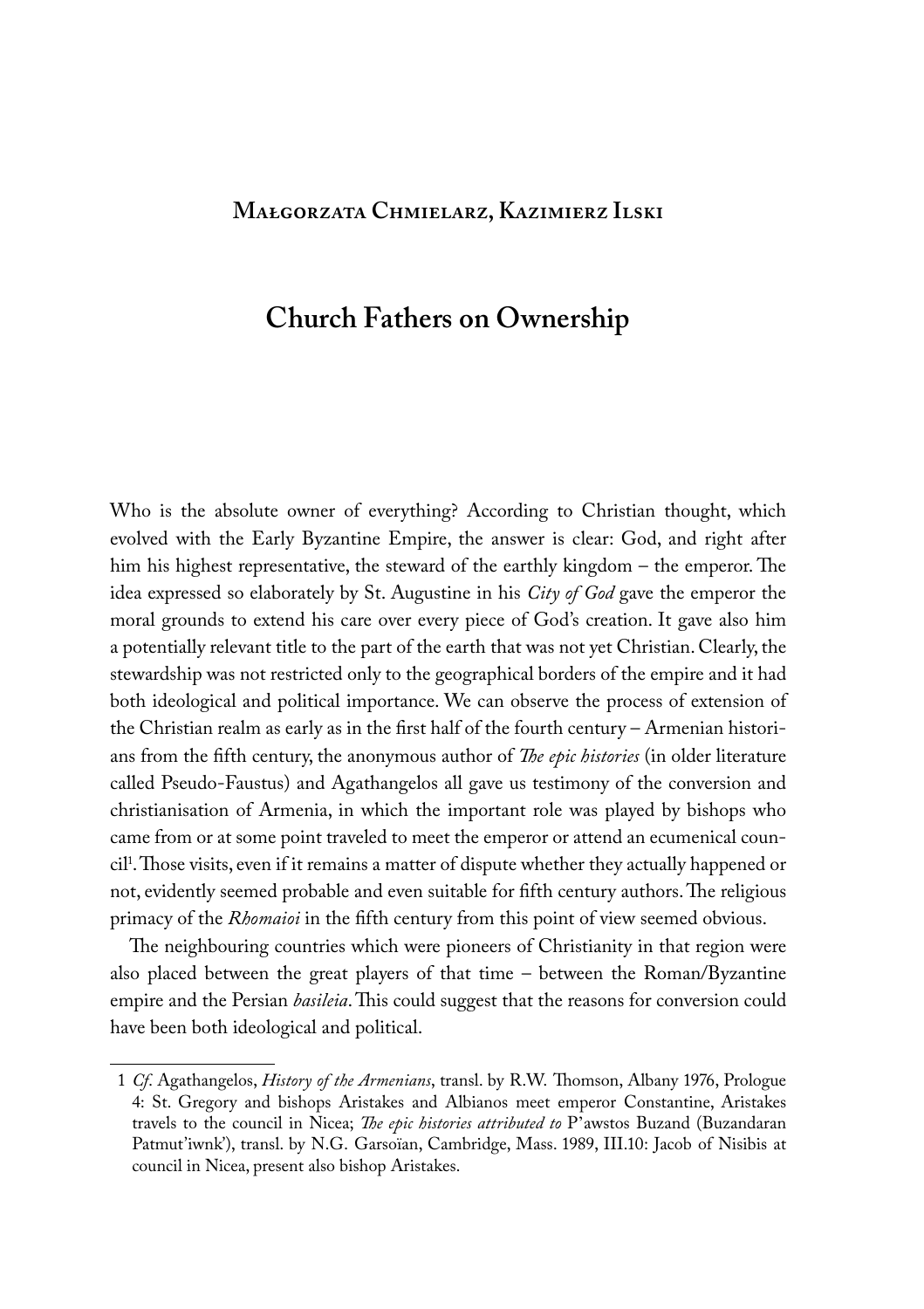The care of some Christian prisoners that the Persian king of kings refused to provide was (at least in the opinion of the fifth century Church historian Socrates Scholasticus) the cause of the Persian-Roman war in the year 421<sup>2</sup>. It seems that in the light of religious differences, the religious and political protection of refugees was important for both the Roman and the Persian emperor – in the following centuries Persia became the main place of escape for every religious outsider and a refuge for leaders and supporters of the most important heresies.

It seems that the process of creating the Christian *oikumene* in its ideological and physical shape must have influenced the understanding of some legal and economic terms, for example property ownership. Questions of whether the Church should possess anything and whether it could be wealthy became a conundrum soon after Christianity gained the status of the official religion of the empire. The question of a wealthy Church appeared easier to answer, at least on the grounds of the New Testament's teachings and more generally on the grounds of the philosophical and religious views of the early Christian era. The common suspicion that surrounded wealth and wealthy people was certainly not limited to Christian thought, even though the proverb of the eye of a needle and a rich man became a synonym for the apology for poverty in early Christianity. Apart from the ancient concept that very rich men are not good men, adapted first by Plato in the 5th book of Laws<sup>3</sup>, then by stoics, Evangelists and Fathers of the Church, some significance in late antique and early Byzantine treatises was gained by the deeply rooted maxims of the authors of New Comedy, who were skilled observers of some universal behaviours. The most well-known came from Menander and illustrated suspiciousness towards those who quickly enriched themselves. The proverb states: Οὐδεὶς ἐπλούτησε ταχέως δίκαιος ὤν (*Wealth never comes quickly to an honest man*) 4 . The same mistrust towards the sources of sudden fortunes appeared in the Roman context in the age of great political changes – the criticism of extravagant richmen is found in many satirical writings of the first centuries of the Roman Empire – the leading example is a description of the nouveau riche excesses of Trimalchio by Petronius. But condemnation of certain behaviour is one thing and the condemnation of property ownership or richness itself is another.

Constantine and his followers not only gave Christians some tax privileges but also the title to certain possesions – gardens, churches and the land they stood on. But the rights to those possessions could not be permanent as in the next decades we hear about them,being taken back from certain heresies. The process could be reverted, sometimes

<sup>2</sup> *Cf. Sokrates: Kirchengeschichte: Griechischen christlichen Schriftsteller der ersten Jahrhunderte*, ed. G.C. *Hansen,* M. Širinjan, n.F., Bd. 1, Berlin 1995.

<sup>3</sup> *Cf*. Plato, *Leges*, ed. J. Burnet, *Platonis opera*, vol. 5, Oxford 1907.

<sup>4</sup> *Cf*. Colax 43, *Menandri reliquiae selectae*, ed. F. H. Sandbach, Oxford 1972. The proverb was known at the times of Stobaeus, who cites it in his *Florilegium* 10, 21.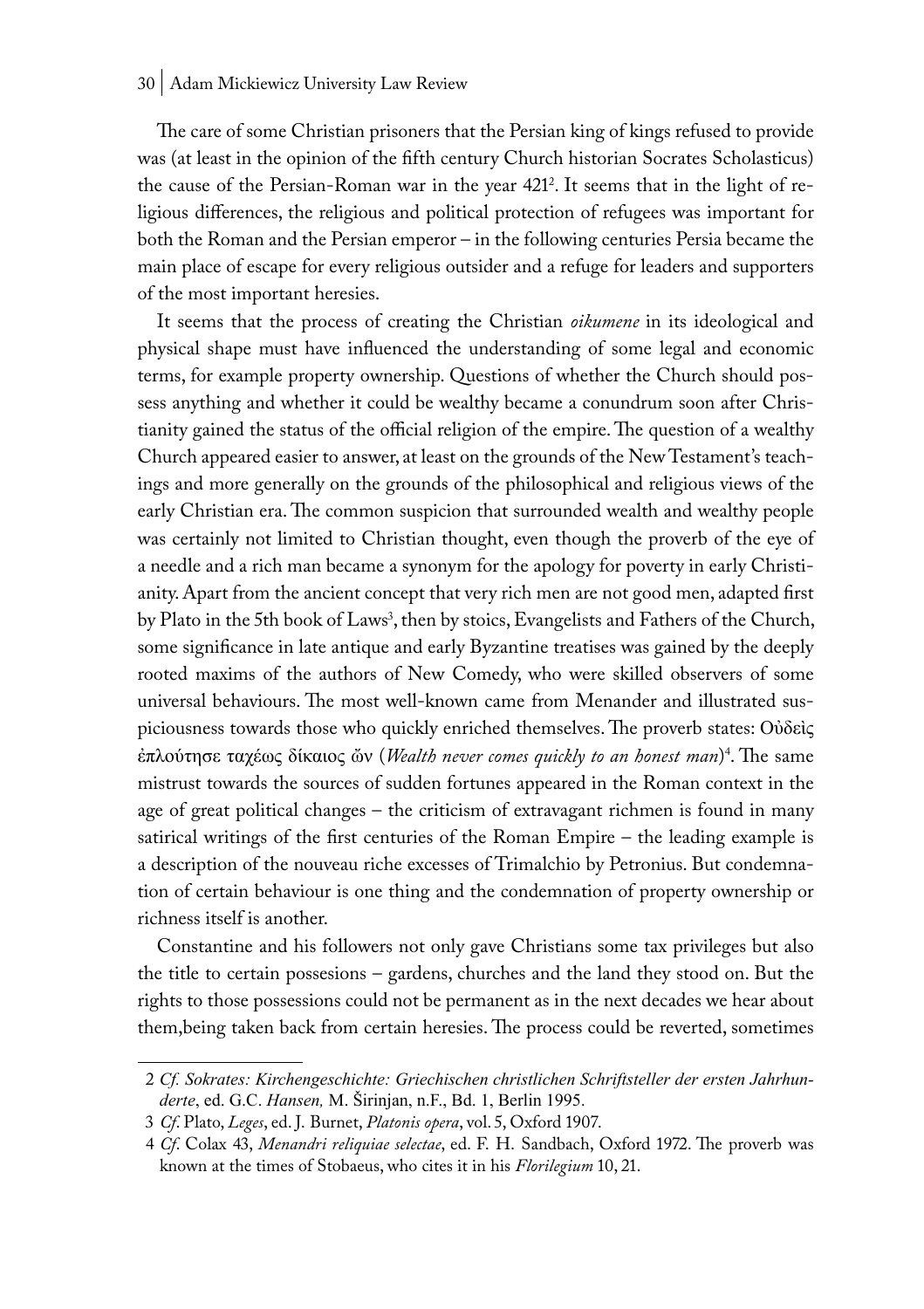more than once – Thodosius II gave back the churches to the Novatians that had previously been taken from them<sup>5</sup>. If the emperor gives and takes christian possesions – is the Church (that means God) the owner or is it the emperor? Are sacred places a matter of *res privata* or *res publica*? Papyri fragments have left us with examples of sales agreements between monasteries and citizens in the matter of property ownership, but even in those agreements certain goods (like minerals) could be excluded from the sale<sup>6</sup>. It was not an unknown phenomenon for some posessions, even those placed on private property, to have exeptional status – this was the case with some species of plants which were especially valuable for the emperor, like certain species of vine or rare kinds of trees useful for boatbuilding'. In the papyri collections there are examples of fourth century formal oaths of the owners of properties on which (or next to which) the crucial plants were growing – the owners had to swear on paper that the trees would be looked after<sup>8</sup>.

Those privileges of the emperor are not a matter of dispute and the fathers of the Church did not try to undermine them. An interesting innovation of Christian thought is the view that some goods, even those placed on private, not public property, should belong to all. The grounds for this change provided a new understanding of justice and community.

For Ambrose from Milan *iustitia*, justice, was the main rule of social life which should also govern political and diplomatic relations between countries<sup>9</sup>. Iustitia was not, therefore, a purely juridical category. It became, at the same time, a religious category, because the social order resulted from the anthropological similarity of humans to God. Since God acts according to justice, humans should follow in his foot-steps. Thus, *Iustitia* is

<sup>5</sup> The constitution of 428 forbade the Novatians from build new churches, but according to a previous regulation included in the Theodosian Code they could still possess the churches and cemeteries that were rightfully theirs: *cf*. *CTh* 16,5,65; 16,5,2. K.L. Noethlichs, *Revolution from the top? Orthodoxy and the persecution of heretics in imperial legislation from Constantine to Justinian*, [in:] *Religion and Law in Classical and Christian Rome*, ed. C. Ando, J. Rüpke, Potsdamer Altertumswissenschaftliche Beiträg, Bd. 15, Stuttgart 2006, p. 115–125, makes a reasonable assumption that there must have been a previous edict that deprived the Novatians of their property, now handed back to them.

<sup>6</sup> Written accounts confirm that Egyptian monks often entered into contracts with other monks or members of civil society. Monks appear in numerous deeds of sale, loans, or leases of every kind of property. Monasteries, sometimes founded by private citizens on their own land and thus considered *private* (eg. inherited by the heirs of a founder), could be also sold to lay people. *Cf*. the will of Abraham of Hermonthis, P. Lond 177, or SB I 5174–5175, the papyri from the sixth century, repoting the selling of some cells within the Melitian monastery of Labla (Hawwarah) by a monk who joined another community.

<sup>7</sup> *Cf*. Forthcoming article M. Chmielarz, *Ochrona drzew w Egipcie bizantyńskim*, considering protected trees used in boatbuilding.

<sup>8</sup> *Cf*. P.Oxy. XLI 2969, 2993, 2994.

<sup>9</sup> On the concept of justice in Ambrose's thought *cf*. K. Ilski, *Idea jedności politycznej, społecznej i religijnej w świetle pism Ambrożego z Mediolanu*, Poznań 2001, p. 244–255.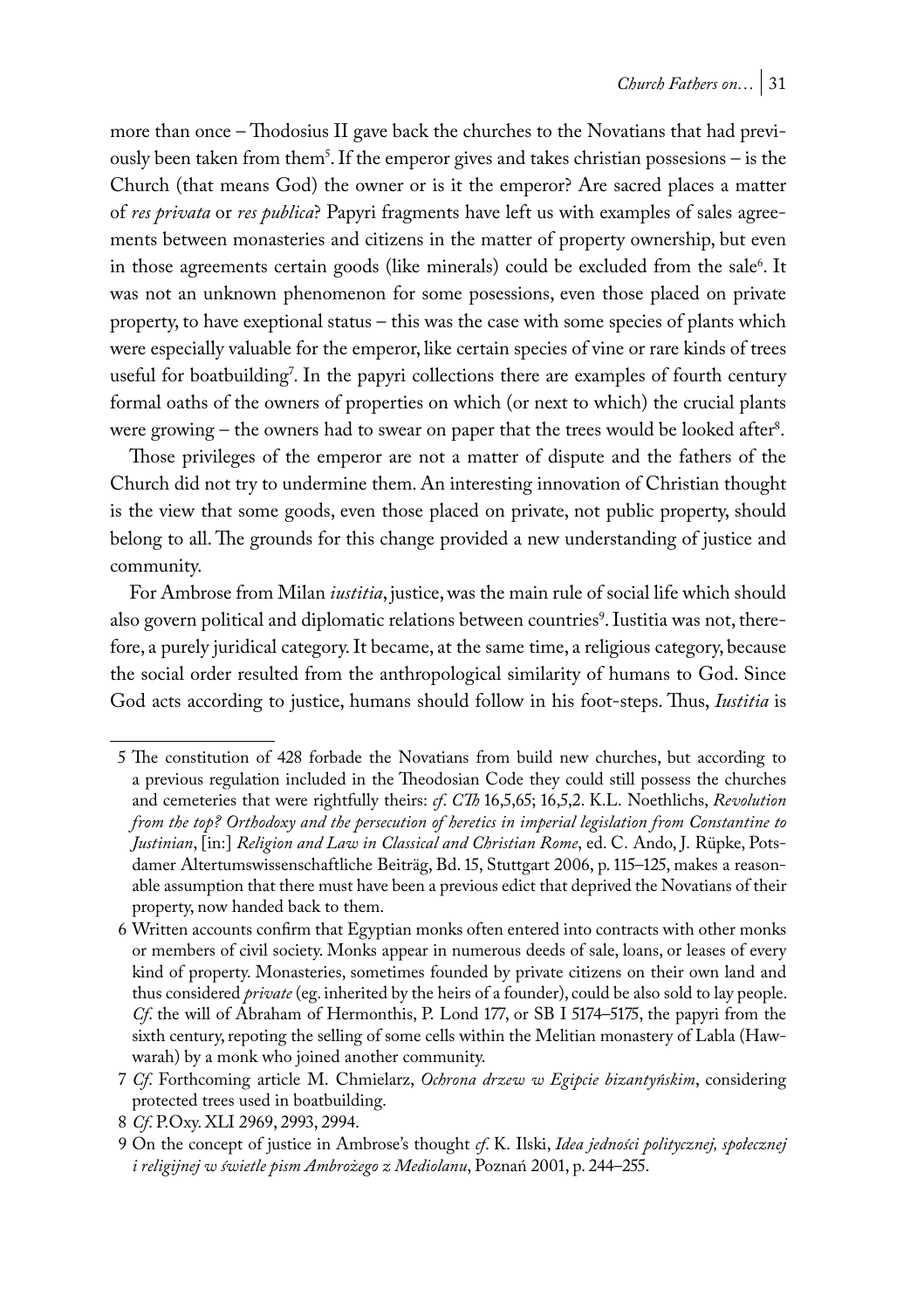a general rule. Ambrose demanded that this should be applied in every situation of social life, so it would become the rule establishing the community of the human race (*societas generis humani*):

Iustitia igitur ad societatem generis humani et ad communitatem refertur. [...] communitatem ad societatem nostram adiuvat, excelsitatem tenet, ut suo iudicio omnia subiecta habeat opem aliis ferat, pecuniam conferat, officia non abnuat, pericula suscipiat aliena<sup>10</sup>.

When Ambrose speaks about *societas generis humani*, the community of human kind, not about *societas civium*, the community of citizens, he defines a much wider circle of possible integration than the one defined by the formal aspects of Roman citizenship. Of course, the claim that this wider understanding of community should also apply to the requirements of *iustitia* had to be based on more general premises than Roman law. For that reason, the divine law appeared more appropriate. The view that the virtue of justice is a rule of social life was so demanding that Ambrose suggested it could only come from God, i.e., in Church. In Ambrose's writings we can find the first known ideological connection between baptism and the concept of justice<sup>11</sup>. He also asserted that the Church is the best space for shaping *iustitia*. Sources of justice were seen in Christ, the founder of the Church. Even though the circulation between two spaces, earthly and heavenly, became the destiny of the Church, one cannot doubt that the real dimension of social life should come under the declared rules of justice, at least as a postulate of common life and the work of Christians. The visible and invisible quality of the Church, its temporal and eternal character, were by no means mutually exclusive, they were a natural, necessary and inevitable outcome.

Any virtue based only on law-terms could prove insufficient when the limits of Romanitas were exceeded. The christian *iustitia* exceeded all limitations: territorial, ethnic, social and psychological. It became the basic rule of the whole human community<sup>12</sup>, because a human could only expect help from another human13. This postulate contained a clear aspect of social help, because Ambrose, when defining the laws of nature, pointed at common ownership of property14. Possession of common goods established not only the foundation for social welfare and redistribution of goods, but also gave some sense of community. People are obligated to *utilitas communis*: the mutual possession of goods.

<sup>10</sup> Ambrose, *De off.* I,130.

<sup>11</sup> *De sacramentis* I, 5,15: *Vide, quia omnis iustitia in baptismate constituta est.*

<sup>12</sup> Ambrose, *De off.* I, 118: *Iustus communia pro suis habet, sua pro communibus, iustus ipsum prius quam alios accusat*; correction of Cicero's *Ut communibus pro communibus utatur, privatis ut suis*, *off.* I, 20.

<sup>13</sup> *Cf*. Ambrose, *De off.* I, 134.

<sup>14</sup> *Cf*. Ambrose, *De off.* I, 132.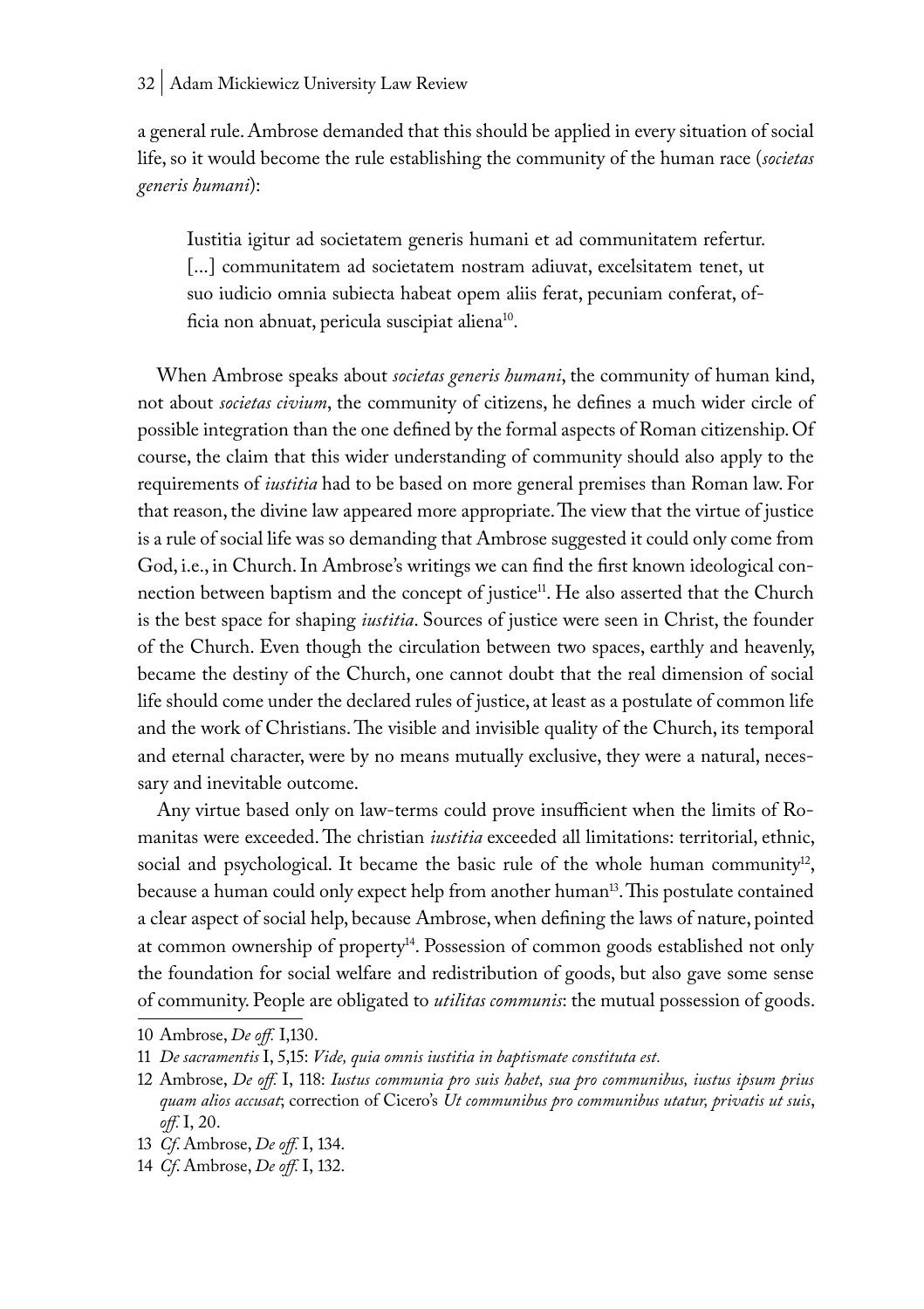This ought to relate to both: *res publicae* and *res privatae*, but – it should be stressed – Ambrose's concept of *iustitia* does not question the laws of private property, it only changes the way of thinking from individualistic to social. Members of *communio* had to be useful to all. If, in Ambrose, we can notice such an understanding of the laws of nature that is based on divine laws, or even that those two are constantly intermingling, it should be considered as reminiscent of the stoic views represented by Cicero.

Cicero presumed that some cosmic creative forces (in Ambrose's view – divine forces) gave people all kinds of goods to use, at least as long as people remain people (*quae in terris gignantur, ad usus hominum omnia creari*). Ambrose points out that the divine law is often broken by *usurpatio* – the contrary to nature attachment to the property itself. This term opposes Cicero's *vetus occupatio*15. Both authors had an unquestionably high regard for common goods and the feeling of community they create, but Ambrose underlines more the criticism of individualistic behaviour in the narrow sense of ownership of persons or families and in the much broader sense of redistribution, considering the whole world (*terra, mundus, commune omnibus*).

The Fathers of the Church saw at least two reasons for establishing the human community. The first one, the natural one, followed the unity of human kind and resulted from the common beginning of everyone, as *the same nature is mother for all people, therefore we are all brothers, because we were born from the same mother and by the same law we became kindred*16. This view is clearly of stoic origin, even though christian argumentation traces it back to the common provenance of Adam and Eve. The second reason is supernatural – the solidarity of the human race as the consequence of redemption, which did not stem from the laws of nature nor from human will. Every virtue is given to humans in order to serve others. Ambrose reminds us of a common duty to support each other and criticises tendencies to create closed social circles, visible also in the attempts of members of the Church to isolate themselves from the rest of society.

By the laws of nature, a human is called to be a member of a community. The prosperity of an individual is therefore dependent on the prosperity of all. Ambrose refers to Cicero and his view of *iustitia* as most important for the community, but he postulates at the same time, that Christians keeping the old classical definition of private property should give everything at their disposal to all members of the community. It does not neccessarily mean giving away one's goods or obtained products but only those common in commercial exchange or mutual help. Thus *iustitia* was not an individual virtue – it

<sup>15</sup> *Cf*. Ciceron, *off.* I, 21: *Sunt autem privata nulla natura, sed aut vetere occupatione, ut qui quondam in vacua venerunt, aut victoria, ut qui bello potiti sunt, aut lege, pactione, condicione, sorte; ex quo fit, ut ager Arpinas Arpinatium dicatur, Tusculanus Tusculanorum; similisque est privatarum possessionum discriptio. Ex quo, quia suum cuiusque fit eorum, quae natura fuerant communia, quod cuique optigit, id quisque teneat; e quo si quis sibi appetet, violabit ius humanae societatis.*

<sup>16</sup> Ambrose, *De Noe* 26, 94.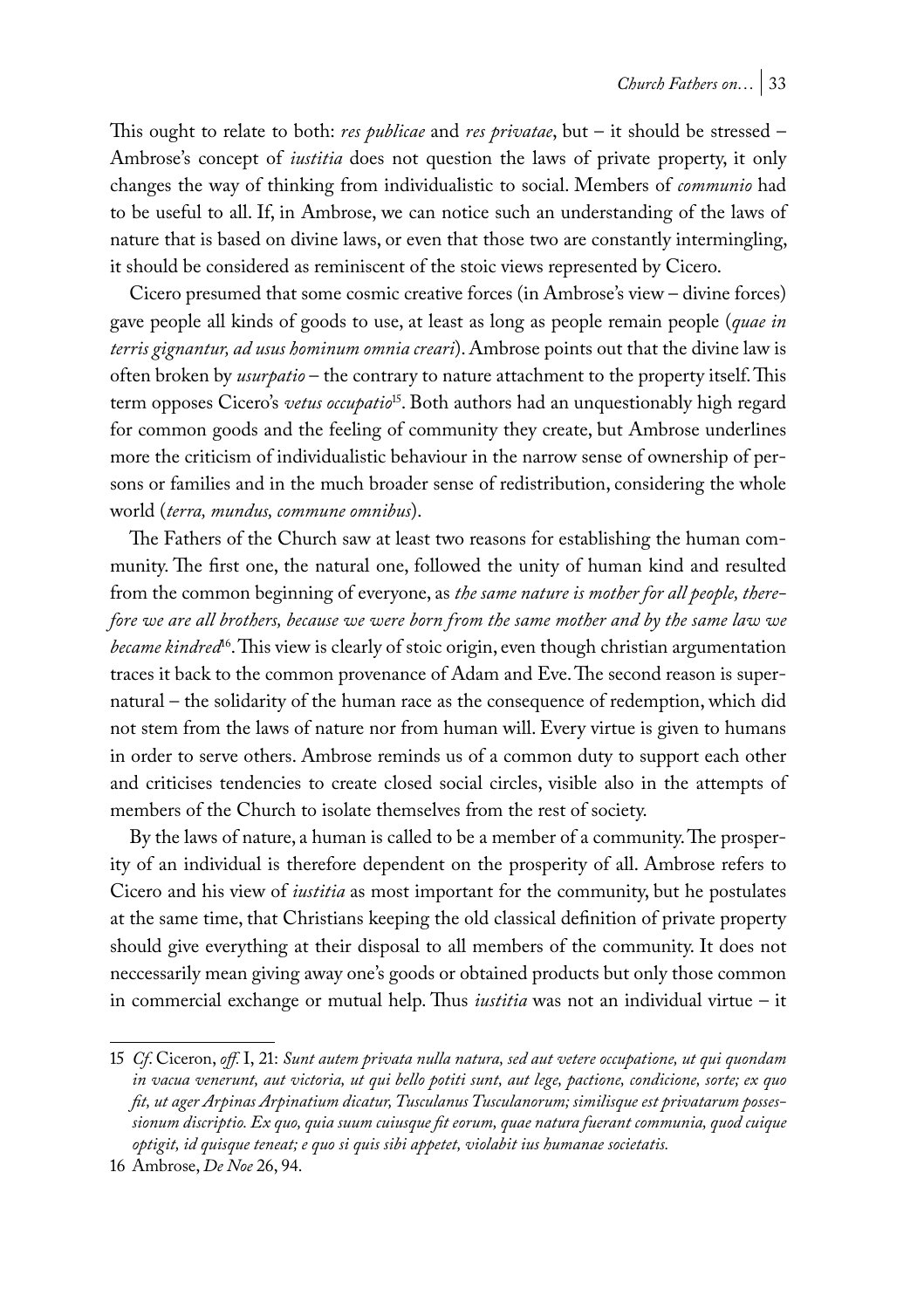was a quality of the society. Citizens should live in unity with the laws of nature, because these create, according to Ambrose, some model of balance in social relations.

Most of the Fathers of the Church, with Ambrose in the foreground, believed that the world was created for everyone and the earth should be of use for all humans (*in commune omnibus* [...] *terra fundata est*). This idea could leave the impression of disregard or even violation of private property, but it was certainly not an expression of any negative attitude of the Church to private property itself.

This can undoubtedly be seen in the fourth century synodical acts, especially the synod held in Gangra in around 340 which excommunicated the followers of the monk Eustathios from Sebaste. The extant synodical letter proves that his heresy, popular with some ascetics in the Syriac speaking part of the empire, undermined the social order in many ways: the monks did not obey the officialy approved calendar of fasts, did not eat meat at all, did not participate in liturgy in churches, at the same time performing some liturgical activities in cloisters without an assigned presbyter and omitting the bishop's mediation in the distribution of offers, therefore usurping the space, duties, and maintenance of the Church's hierarchs. Indeed, the concern for the fixed order, both clerical and civil, caused the bishops to excomunicate Eustathios. The danger to the known and well-established social order was seen in his condemnation of marriage (especially the marriage of clergymen) as an institution of lesser value than virginity or celibacy. His ascetic followers walked out on their husbands and wifes, abandoned their children and – in the case of slaves – their masters, and tried to differ from the rest of the priesthood by dressing differently in the foreign manner, which was heavily criticised in the synodical letter and in some of the extant canons. The important part of the bishops' testimony also considered another view of Eustathios that influenced social relations – the contempt for private property and total rejection of wealth. He declared a rather radical form of ascetics that involved resigning from every form of social relation and leaving every earthly possession behind under threat of eternal damnation. It seems that his followers' livelihood came from offers usually reserved for the Church. The bishops assembled in Gangra, in an epilogue to the canons, concluded that the Church does not discard nor condemn ascetics – it rejects only those who were driven to an ascetic life by pride and tried to elevate themselves above the rest, and did not exercise ascesis by the rules of the Sacred Script. However, they stressed at the same time that while respecting resignation from mundane goods, the Church does not hold ownership nor wealth in contempt, as long as possessions go hand in hand with justice and charity<sup>17</sup>.

Of course, the relation to wealth, at least in canonical law, had to be expressed carefully and considering the continuous post-stoic tradition, subjected to some moral conditions, such as, for example, good will. One can observe this phenomenon in the acts of synod

<sup>17</sup> *Acta Synodalia ann. 50–381.* Dokumenty synodów od 50 do 381 roku, t. I, ed. A. Baron, H. Pietras, Kraków 2006, p. 122–128.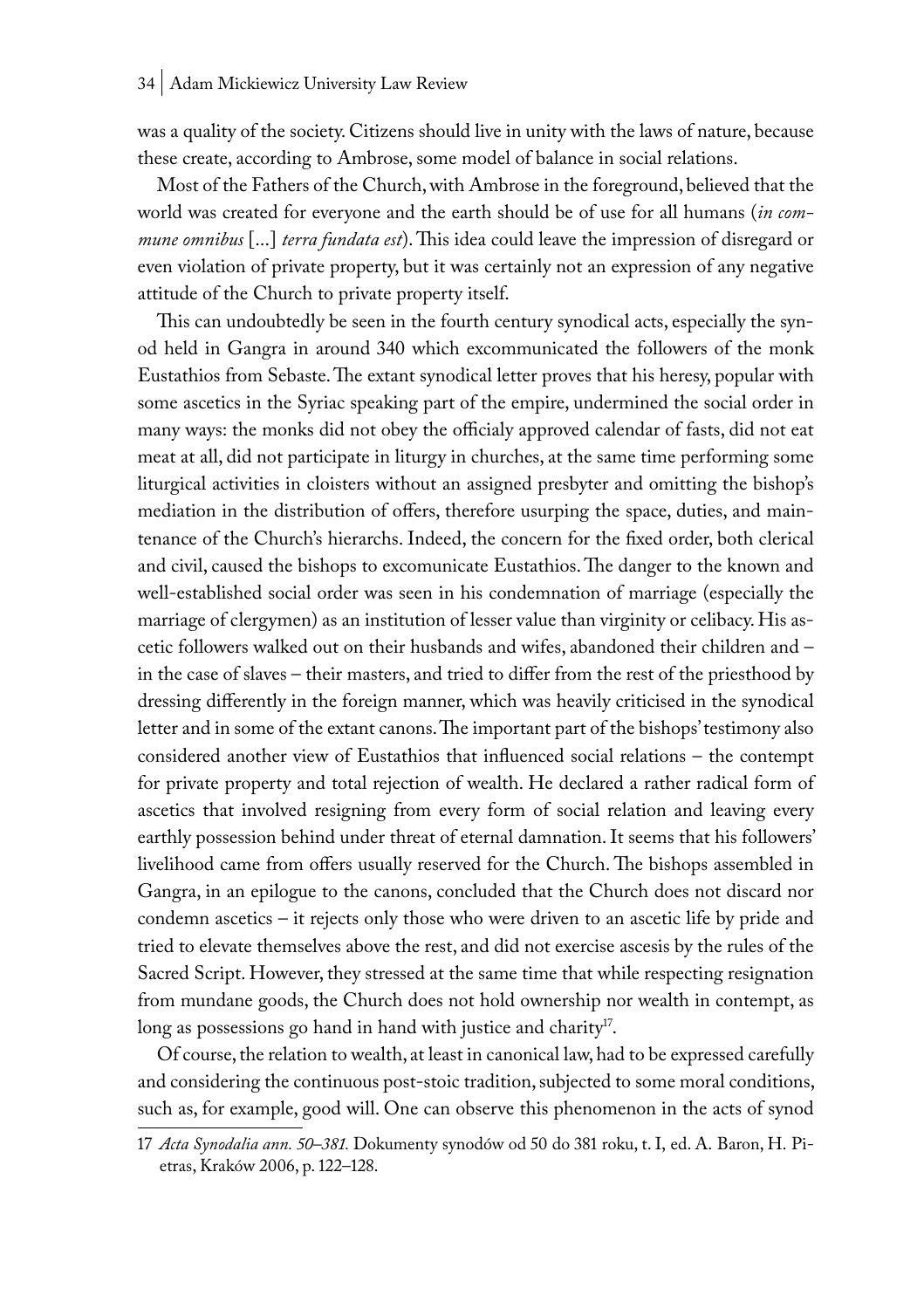held in Sardica at the turn of the years 343 and 344. During this assembly, bishop Hosius proposed a rule concerning the election of bishops<sup>18</sup>. If a rich man applied, he should neither receive approval nor promotion if he had not previously fulfilled the function of lector, diacon and presbyter. Every stage of his career should last a certain period, so he could prove his character, his endurance, nobility, respectability in manners and true faith. One cannot elect a bishop precipitously and irresponsibly – the test of time will reveal everyone's true character and way of life. Only two groups of people were treated with such suspicion by members of this synod: the wealthy and lawyers. The proposition of bishop Hosius was approved without any objection.

It seems that the possible connection between wealth and immorality was a common opinion in the fourth century and the obvious relationship between those two qualities could also be a political argument – the opponents of St. Atanasius at the synod held in Alexandria swore that the bishop was a man of wealth and capable of anything. The view of rich men as being immoral found its culmination in the acts of the synod in Carthage in 401, which declared:

On account of the afflictions to the poor by whose troubles the Church is worn out without any intermission, it seemed good to all the Emperors be asked to allow defenders for them against the power of the rich to be chosen under the supervision of the bishops<sup>19</sup>.

Of all the Fathers of the Church, the most critical stand on wealth owners was taken by St. Jerome, who, in his commentary on Jeremiah 2.6 admitted the truthfulness of the old saying of the philosophers: *Omnis dives aut iniquus, aut haeres iniqui* (*every rich man is unjust or the heir of an unjust one*20). It is by no means an isolated assertion – the same statement with some additional epiteths, like *the tabernacle of demons* – for those who work for honors or riches<sup>21</sup>, appears in others commentaries and treatieses of Jerome. His criticism comes from the concept of iniquity as an attribute of every possession. It is not only the common belief that the rich *fill their houses through the plunder and losses of others* (*Et aliorum damnis atque dispendiis suas complent domos* [...]), it is a more complex

<sup>18</sup> *Ibid*, *The Synod of Sardica*, canon II.10.

<sup>19</sup> *Canon X of Carthage: Nicene and Post-Nicene Fathers*, transl. by P. Schaff, [in:]*The Seven Ecumenical Councils*, New York 2007, p. 479.

<sup>20</sup> Jerome, *Commentary on Jeremiah* 2.6, ed. PL vol. 24, col. 747 B-C.

<sup>21</sup> Jerome, *Commentary on Habakkuk* 2.3, ed. *PL* vol. 25, col. 1316 C: *Daemones intelliguntur, quorum fit tabernaculum quicumque in hoc saeculo propter honores et divitias laborarit: quod significanter sub uno verbo iniquitatis ostenditur, Omnis enim dives, aut iniquus, aut haeres iniqui est*, transl. by J.A. Ryan, *Alleged Socialism of the Church Fathers*, St. Louis 1913, p. 78: *Those who work for honors or riches in this world become the tabernacles of demons; this is significantly shown by the one word iniquity, for every rich man is either unjust or the heir of an unjust one*.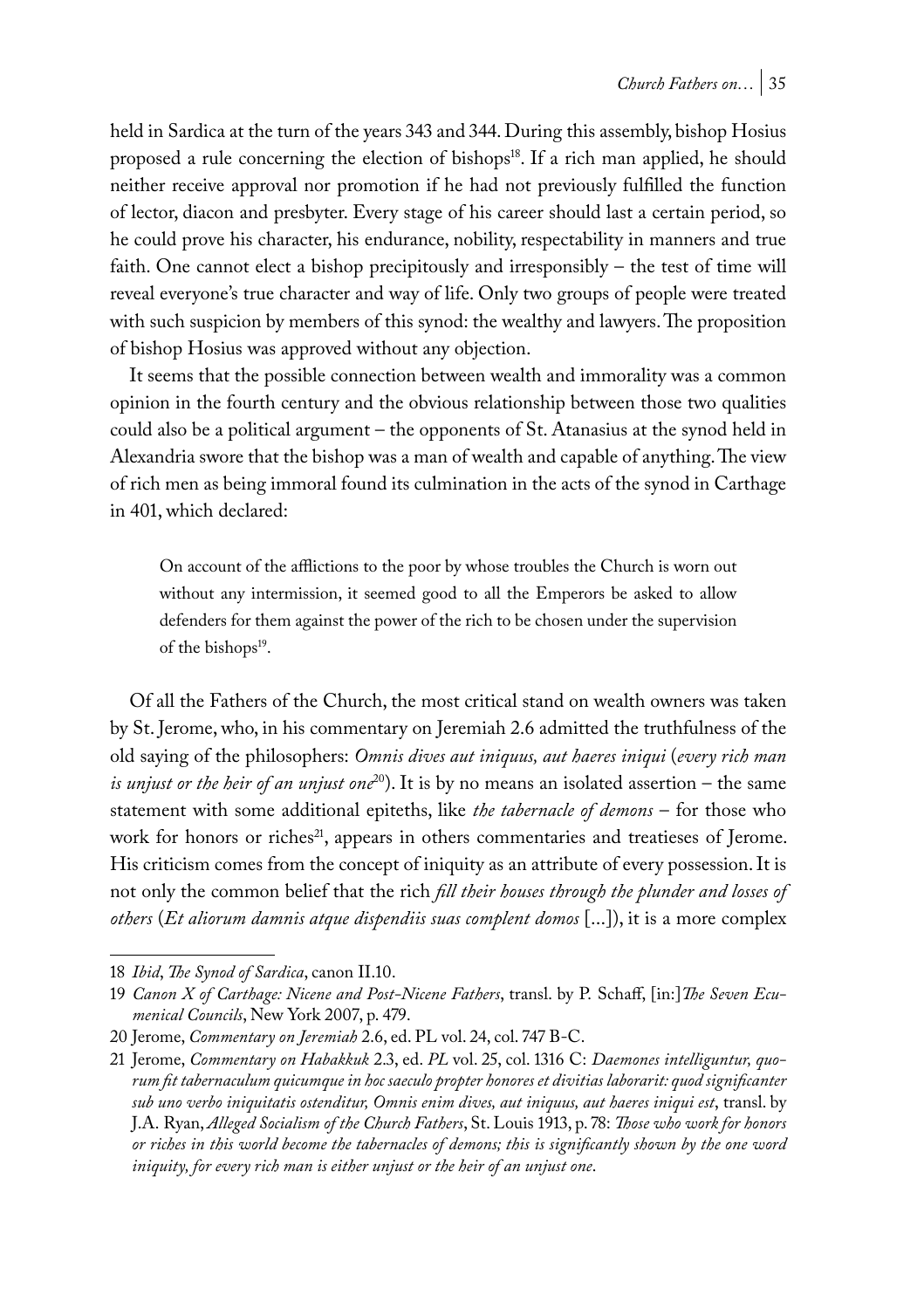idea, traces of which were already present in Platonics, that *all riches come from iniquity*. For Jerome and many after him, it was obvious that *unless one was the loser another could*  not be the gainer<sup>22</sup>. Those two features – the fear of depravation that wealth carries and the belief that wealth is generally bulit on the unhappiness of others and is somehow connected to injustice – became characteristic of the christian ascetic throughout the following centuries.

One should notice that the views of Ambrose, so closely connected to stoicism and the general critisism of wealth, were not universally accepted. Shortly after, St. Augustine noted the following concerning Donatists' claims on Church property:

Look, there are the villas. By what right do you protect those villas? By divine or human right? Let them reply: Divine right we have in the Scriptures; human right in the laws of the king. On what basis does anyone possess what he possesses? Is it not by human right? By divine right, The earth and its fullness belong to the Lord (Ps. 24,1). God made the poor and the rich from the one clay, and the one earth supports both the poor and the rich. Nevertheless, by human right one says, This villa is mine; this house is mine; this servant is mine. Thus, by human right, by the right of the emperors. Why? Because God has distributed these same human rights through the emperors and kings of the world<sup>23</sup>.

For Augustine, as for stoics, property itself had no moral value and wealth could not be a reason for condemnation. Every law regulating private ownership was sanctioned by the emperor, and thus could not be not understood as a 'natural' right, even though it could be traced back to God's creation and universal values as for moderation and the ability to recognise the proper use of everything that Augustine strongly believed in $24$ .

In Augustine's writings and his concept of *iustitia* we can also find some universal, higher order owing to the distribution of goods, for justice issues from the proper and just sharing of those things necessary for life, as God freely distributes air, water, and light. The right order of things, and its consequence – true peace – is an attribute of the City of Heaven – the ultimate goal of human existence. But just sharing should not be understood too literally – St. Augustine, who came from a rich family himself, never questions that there are those who have more than others and never condemns them *a priori*:

<sup>22</sup> Jerome, *ep.* 120.1, col. 984: [...] *omnes enim divitiae de iniquitate descendunt et nisi alter perdierit, alter non potest invenire*, transl. by J.A. Ryan.

<sup>23</sup> *Tractate VI on the Gospel of John*. *Cit. per:* R.J. Dougherty, *Catholicism and the Economy: Augustine and Aquinas on Property Ownership*, Journal of Markets & Morality No. 6, 2, 2003, p. 479–495, who gives also a detailed analyse of this passage at p. 481–483.

<sup>24</sup> *Ibidem*, p. 483.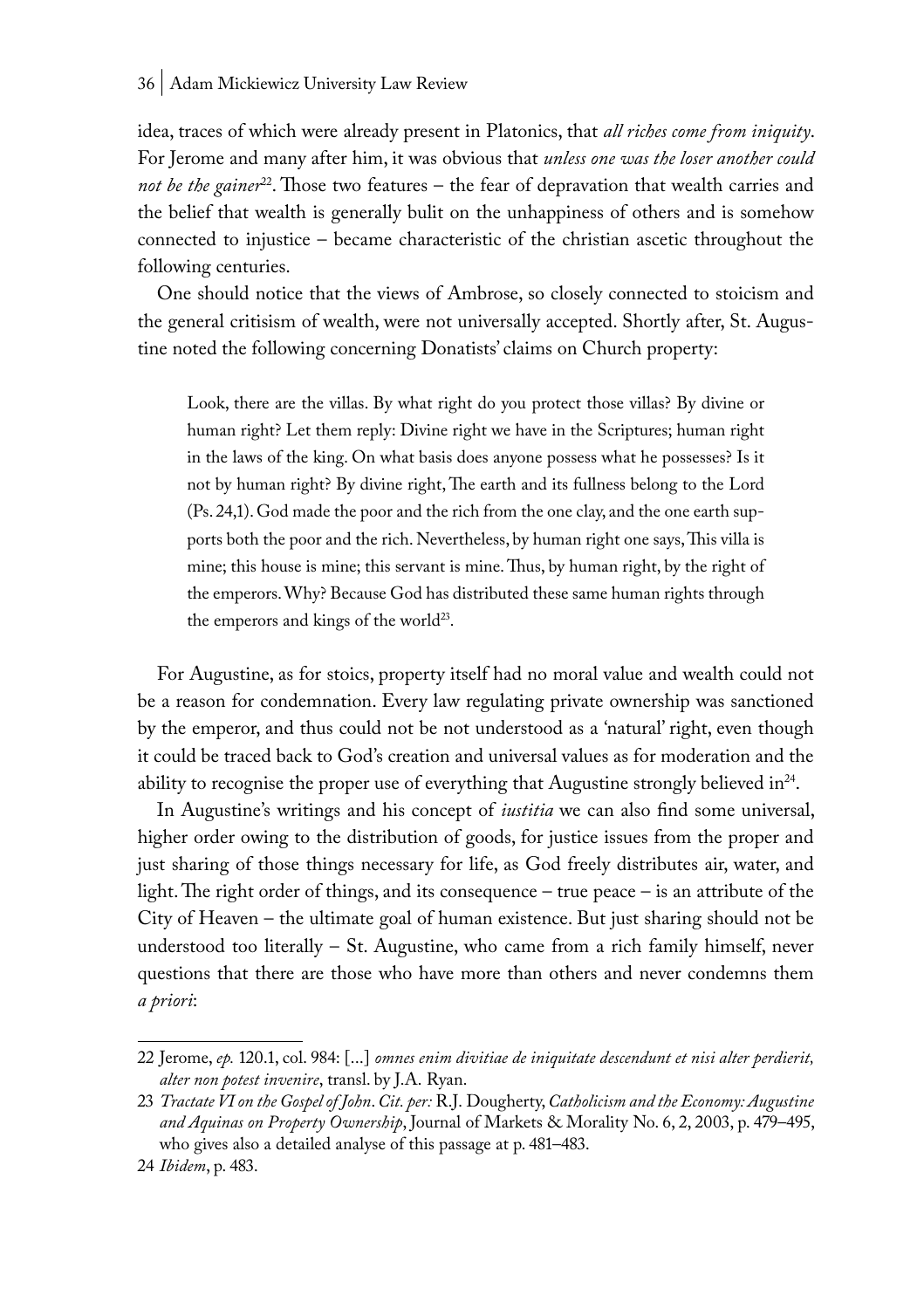Do not take what I have said, brethren, in such a way, as if God does not hear those who have gold and silver, and a household, and farms, if they happen to be born into this estate, or hold such a rank in the world: Only let them remember the Apostle's words: Charge those who are rich in this world, that they be not highminded (1 Tim. 6:17). For those that are not highminded are poor in God, and to the poor and needy and those in want he inclines his ear<sup>25</sup>.

The main difference between the rich and the poor is that every good deed concerning possession *can be done by a rich man in will and deed, but by a poor man only in will<sup>p6</sup>.* The existence of private property was never undermined, even by such fiery statements urging almsgiving as the one of St. Basil of Caesarea, who said:

The bread in your cupboard belongs to the hungry man; the coat hanging in your closet belongs to the man who needs it; the shoes rotting in your closet belong to the man who has no shoes; the money which you put into the bank belongs to the poor. You do wrong to everyone you could help but fail to help<sup>27</sup>.

Of course, the Fathers of the Church had to find some compromise between the New Testament's calling to leave everything and follow Jesus and the right to possess and to use God's creations according to their purpose. The renouncement of earthly posessions became highly praised but voluntary. Ownership itself became morally neutral. Even someone as critical towards wealth as St. Jerome during his studies of Scripture was supported by wealthy widows and saw nothing wrong in the contribution of private fortunes to the prosperity of the Church.

#### **Biographical reference:**

Małgorzata Chmielarz – Doctoral Degree Cantidate at the Faculty of History at the Adam Mickiewicz University Poznań.

Kazimierz Ilski – Professor of History, Dean of the Faculty of History of the Adam Mickiewicz University Poznań.

<sup>25</sup> Augustine, *Enarrationes in Psalmos 5.3*, [in:] *Augustine: Expositions on the Book of Psalms, Nicene and Post-Nicene Fathers*, trans. A.C. Cox, Masstricht 1995, p. 410.

<sup>26</sup> R.J. Dougherty, *op. cit.*, p. 484.

<sup>27</sup> Basil of Caesarea, *Homilia in illud dictum evangelii secundum Lucam: Destruam horrea mea, et majora ædificabo: itemque de avaritia* 7, col. 276B-277A. *Cf*. also *Sermon to the Rich*, col. 277C-304C.